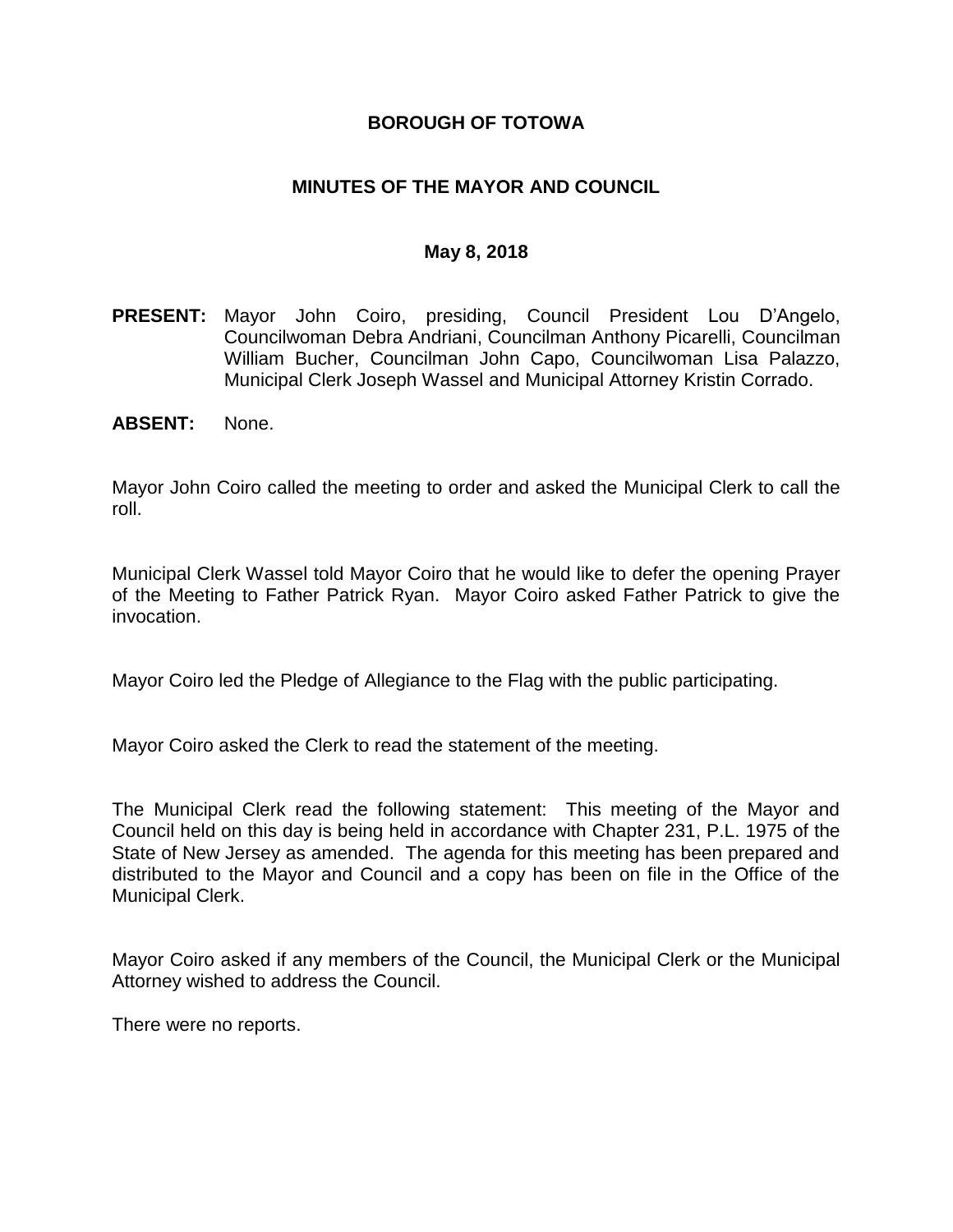# CITIZENS HEARD:

Peter Murphy, 29 Pamela Drive: Walked to the front of the room and spoke to the Mayor that as your best friend since kindergarten, I would like you to come forward and then asked the Mayor's family, his wife Marygrace, daughter Alyssa, father Ralph and his in-laws the Del Vecchio's to join him in front of the dais and then had unveiled and presented a painted portrait of the Mayor – on behalf of the Totowa Borough Republican Club – to hang on the wall of the Council Chambers next to former Mayor Sam Cherba. Mayor Coiro: Thanked Murph and the Republican Club, all his family and friends and Lena DiGangi – who painted the portrait – but said that he was totally caught off guard by this and was speechless.

There was a motion by Councilman D'Angelo, seconded by Councilwoman Andriani to approve the Minutes of the Mayor and Council for the meeting of April 24, 2018. On roll call vote, all members of the Council present voted in the affirmative. Councilman Capo abstained from the voting.

COMMITTEE ON FINANCE:

There was a motion by Councilman Picarelli, seconded by Councilman D'Angelo to approve Resolution No. 2018-11 for the payment of bills. On roll call vote, all members of the Council present voted in the affirmative.

There was a motion by Councilman Picarelli, seconded by Councilman D'Angelo to adopt the following resolution authorizing the Treasurer to issue refunds to various property owners pursuant to State Tax Court judgments. On roll call vote, all members of the Council present voted in the affirmative.

# RESOLUTION

WHEREAS, there has been a State Tax Court judgment to reduce the evaluation on the following.

NOW, THEREFORE, BE IT RESOLVED, that the Treasurer of the Borough of Totowa is authorized to refund this amount.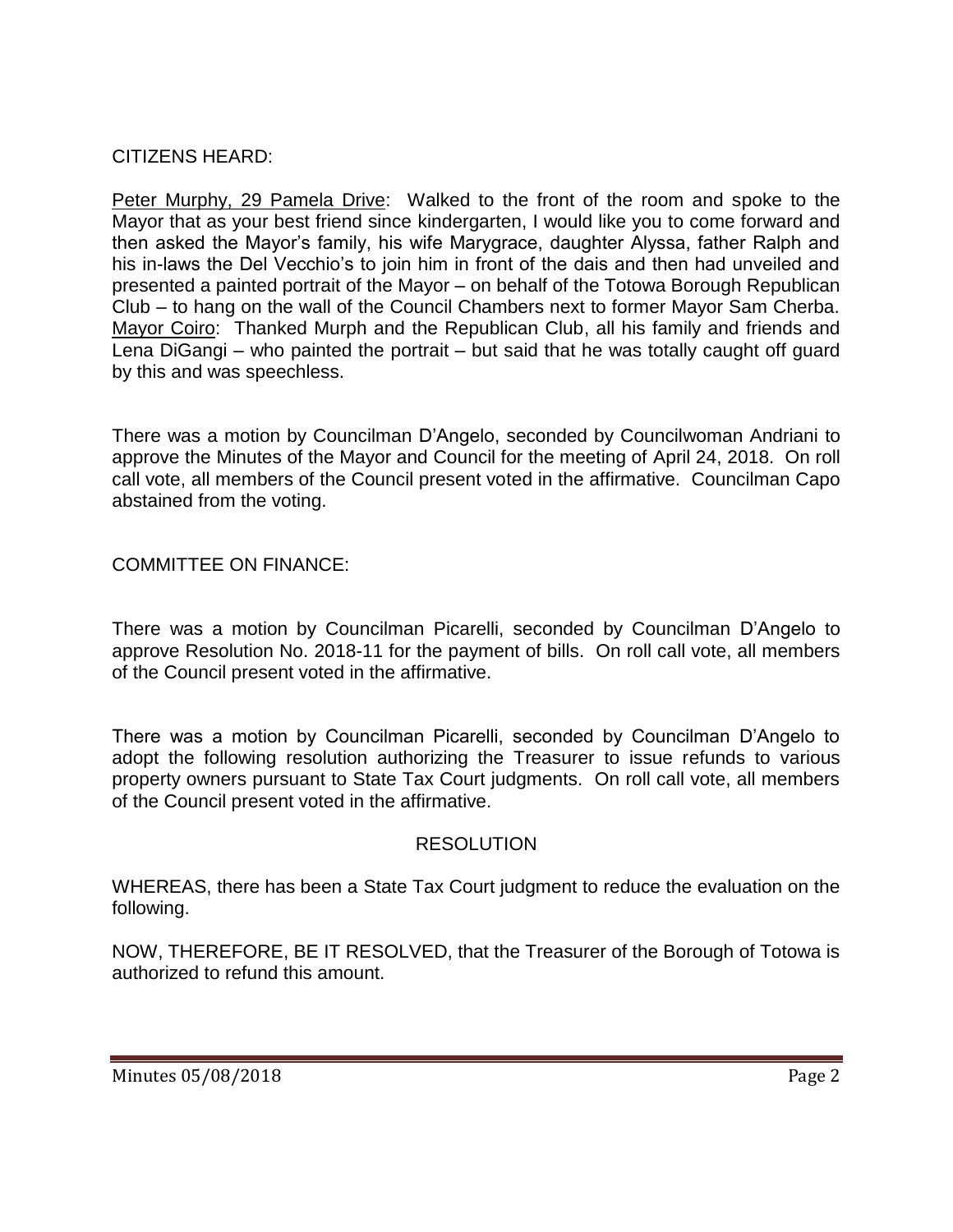| <b>BLK</b> | LOT | <b>PROPERTY/OWNER</b>                                                        | <b>PAYABLE TO</b>                                                                                                                      | <b>YEAR</b>        | <b>FROM</b> | <u>TO</u>    | <b>AMOUNT</b> |
|------------|-----|------------------------------------------------------------------------------|----------------------------------------------------------------------------------------------------------------------------------------|--------------------|-------------|--------------|---------------|
| 169        | 6   | 930 North Riverview Drive<br>930 North Riverview Drive<br>Associates, L.L.C. | "Norris McLaughlin & Marcus, P.A.<br>Attorney Trust Account"<br>Mail To:<br>Norris, McLaughlin & Marcus, Pa.<br>Andrew D. Linden, Esq. | 2014               | 24,424,700  | 22,000,000   | \$51,452.13   |
|            |     |                                                                              | P.O. Box 5933 - $8^{th}$ Floor<br>Bridgewater, NJ 08807                                                                                |                    |             | Total check: | \$51,452.13   |
| 169        | 6   | 930 N. Riverview Drive<br>10 Clifton Associates, LLC                         | 10 Clifton Associates, L.L.C.<br>Mail To:                                                                                              | 2015               | 24,424,700  | 22,000,000   | \$55,380.15   |
|            |     |                                                                              | Zipp, Tannenbaum & Caccavelli, LLC                                                                                                     | 2016<br>24,424,700 | 22.000.000  | \$56,956.20  |               |
|            |     |                                                                              | Attorneys At Law<br>280 Raritan Center Parkway<br>Edison, NJ 08837                                                                     |                    |             | Total check: | \$112,336.35  |

COMMITTEE ON PUBLIC SAFETY:

There was a motion by Councilman D'Angelo, seconded by Councilman Capo to table to a future meeting the Resolution Approving Agreement Between The Borough Of Totowa And PBA Local No. 80 Of The Borough Of Totowa Police Department January 1, 2018 Through December 31, 2020. On roll call vote, all members of the Council present voted in the affirmative.

COMMITTEE ON PUBLIC WORKS:

There was no report.

COMMITTEE ON ENGINEERING & PUBLIC PROPERTY:

There was no report.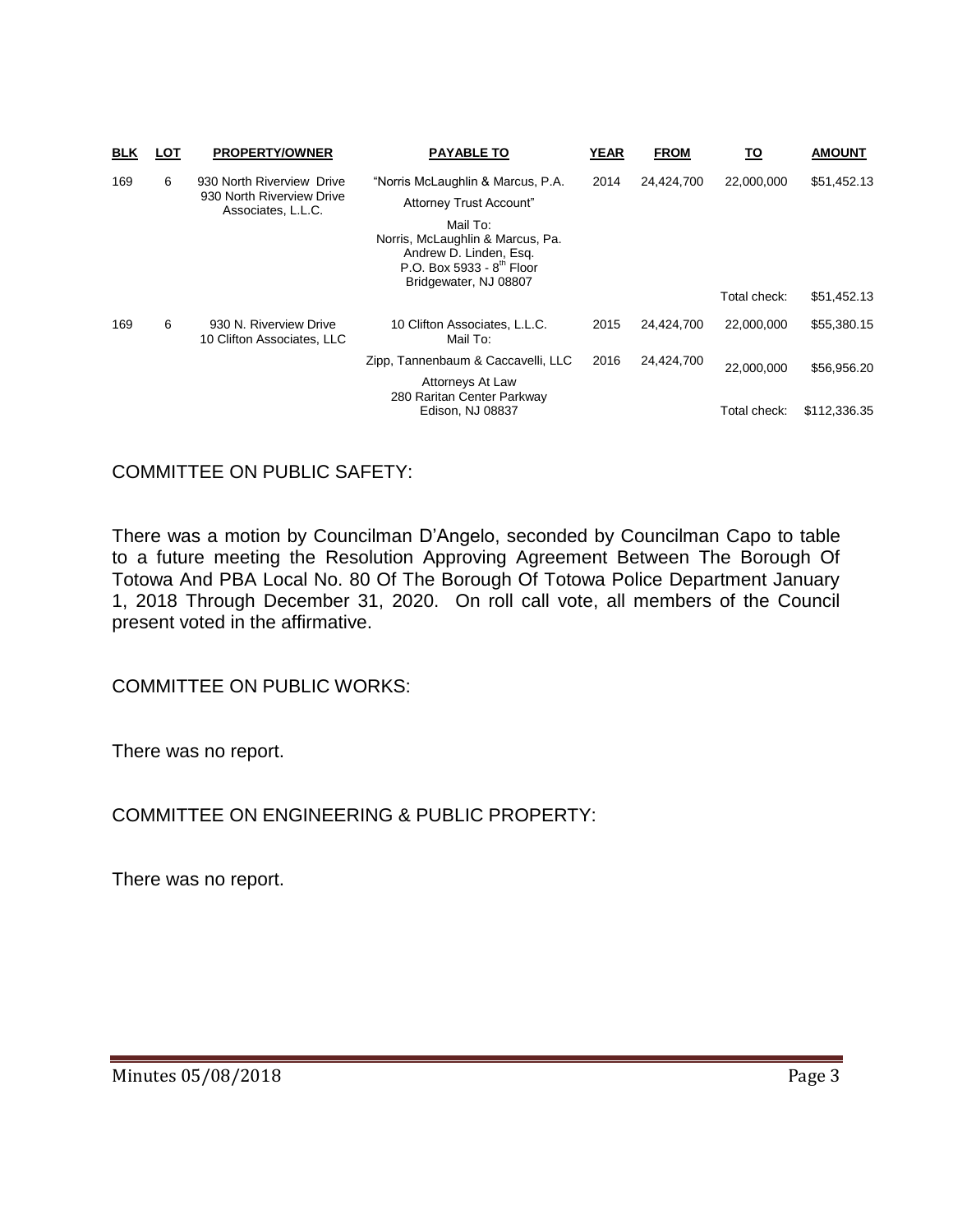# COMMITTEE ON LIAISON & INSPECTION:

There was a motion by Councilwoman Andriani, seconded by Councilman Bucher to adopt the following Resolution Authorizing The Purchase Of Playground Equipment For The Kennedy Field Park. On roll call vote, all members of the Council present voted in the affirmative.

# RESOLUTION NO. 65-2018

### RESOLUTION AUTHORIZING THE PURCHASE OF PLAYGROUND EQUIPMENT FOR THE KENNEDY FIELD PARK

WHEREAS, the Borough of Totowa Board of Recreation has recommended the purchase of new playground equipment for the Borough of Totowa Kennedy Field Park; and

WHEREAS, the Mayor and Council of the Borough of Totowa desire to purchase the new playground equipment for the safety and welfare of the children that play in this park; and

WHEREAS, State of New Jersey Contract No. 16-Fleet-00121 has been awarded to MRC, P.O. Box 106, Spring Lake, New Jersey 07762 for the purchase of recreational equipment; and

WHEREAS, pursuant to the applicable New Jersey State laws, the purchase of this equipment may be authorized without public bidding.

NOW, THEREFORE, BE IT RESOLVED, that the Mayor and Council of the Borough of Totowa do hereby authorize the purchase of new playground equipment for the Kennedy Field Park from MRC in the amount of \$46,981.10.

BE IT FURTHER RESOLVED, that the Mayor and Municipal Council of the Borough of Totowa do hereby authorize the Municipal Clerk to execute any and all instruments relating thereto.

There was a motion by Councilwoman Andriani, seconded by Councilman Bucher to adopt the following Resolution Authorizing The Installation Of Playground Equipment For The Kennedy Field Park. On roll call vote, all members of the Council present voted in the affirmative.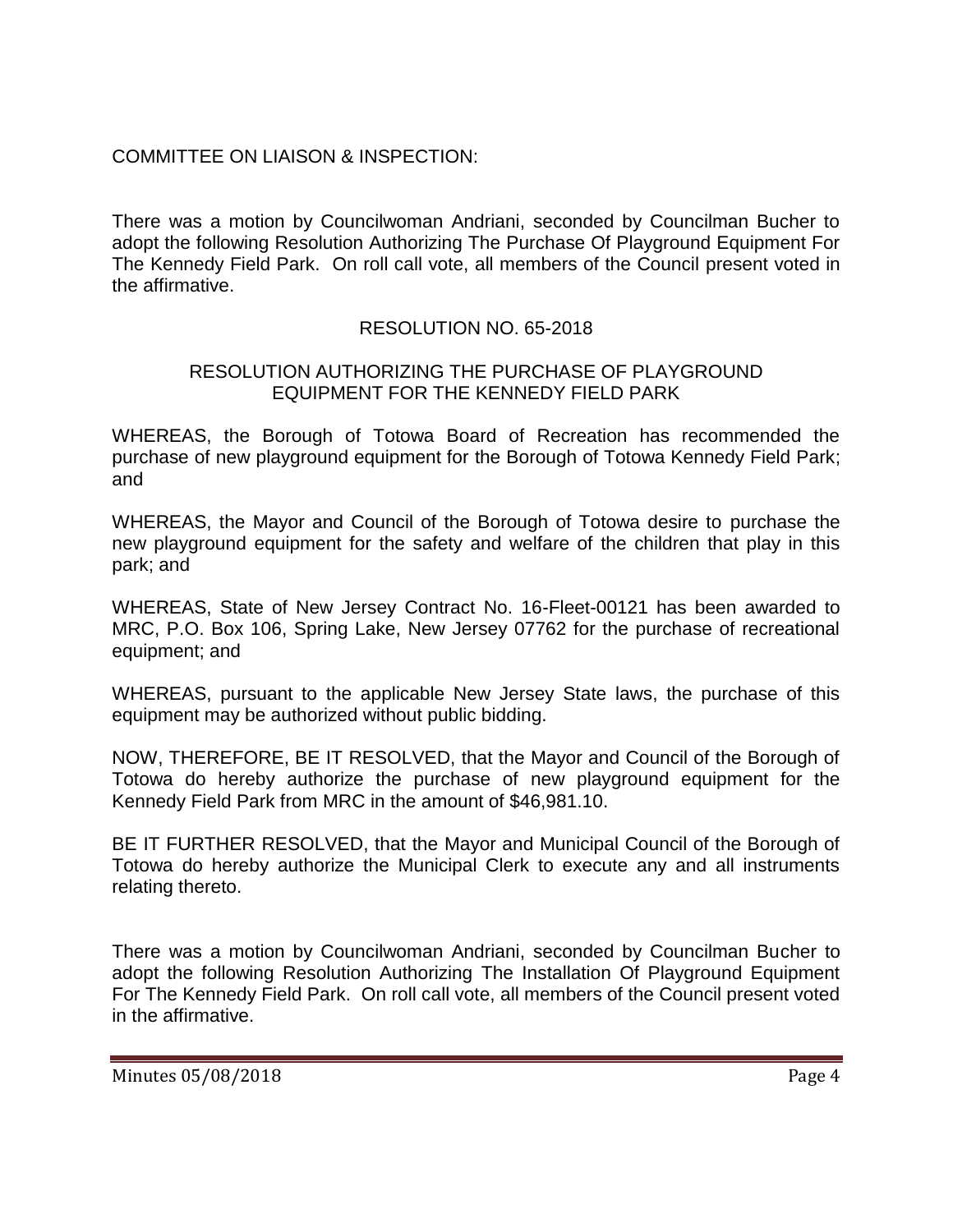# RESOLUTION NO. 66-2018

### RESOLUTION AUTHORIZING THE INSTALLATION OF PLAYGROUND EQUIPMENT FOR THE KENNEDY FIELD PARK

WHEREAS, the Borough of Totowa Board of Recreation has recommended the purchase of new playground equipment for the Borough of Totowa Kennedy Field Park; and

WHEREAS, by Resolution No. 65-2018 dated May 8, 2018, the Mayor and Council of the Borough of Totowa authorized the purchase of new playground equipment from MRC, Inc., P.O. Box 106, Spring Lake, New Jersey 07762; and

WHEREAS, the Mayor and Council further desire that the new playground equipment be installed in a safe and efficient manner; and

WHEREAS, the Board of Recreation also solicited quotes for the installation of this equipment at the Kennedy Field Park; and

WHEREAS, Whirl Construction Inc., 187 Main Street, Port Monmouth, New Jersey 07756 submitted a proposal dated April 2, 2018 to install the new playground equipment for the sum of \$6,650.00; and

WHEREAS, pursuant to the applicable New Jersey State laws, the authorization of this service may be authorized without public bidding since it will not exceed the bidding threshold.

NOW, THEREFORE, BE IT RESOLVED, that the Mayor and Council of the Borough of Totowa do hereby authorize Whirl Construction Inc. to install the new playground equipment for the Kennedy Field Park for the sum of \$6,650.00.

BE IT FURTHER RESOLVED, that the Mayor and Council of the Borough of Totowa do hereby authorize Whirl Construction Inc. to perform the services as set forth in their proposal.

BE IT FURTHER RESOLVED, that the Mayor and Municipal Council of the Borough of Totowa do hereby authorize the Municipal Clerk to execute any and all instruments relating thereto.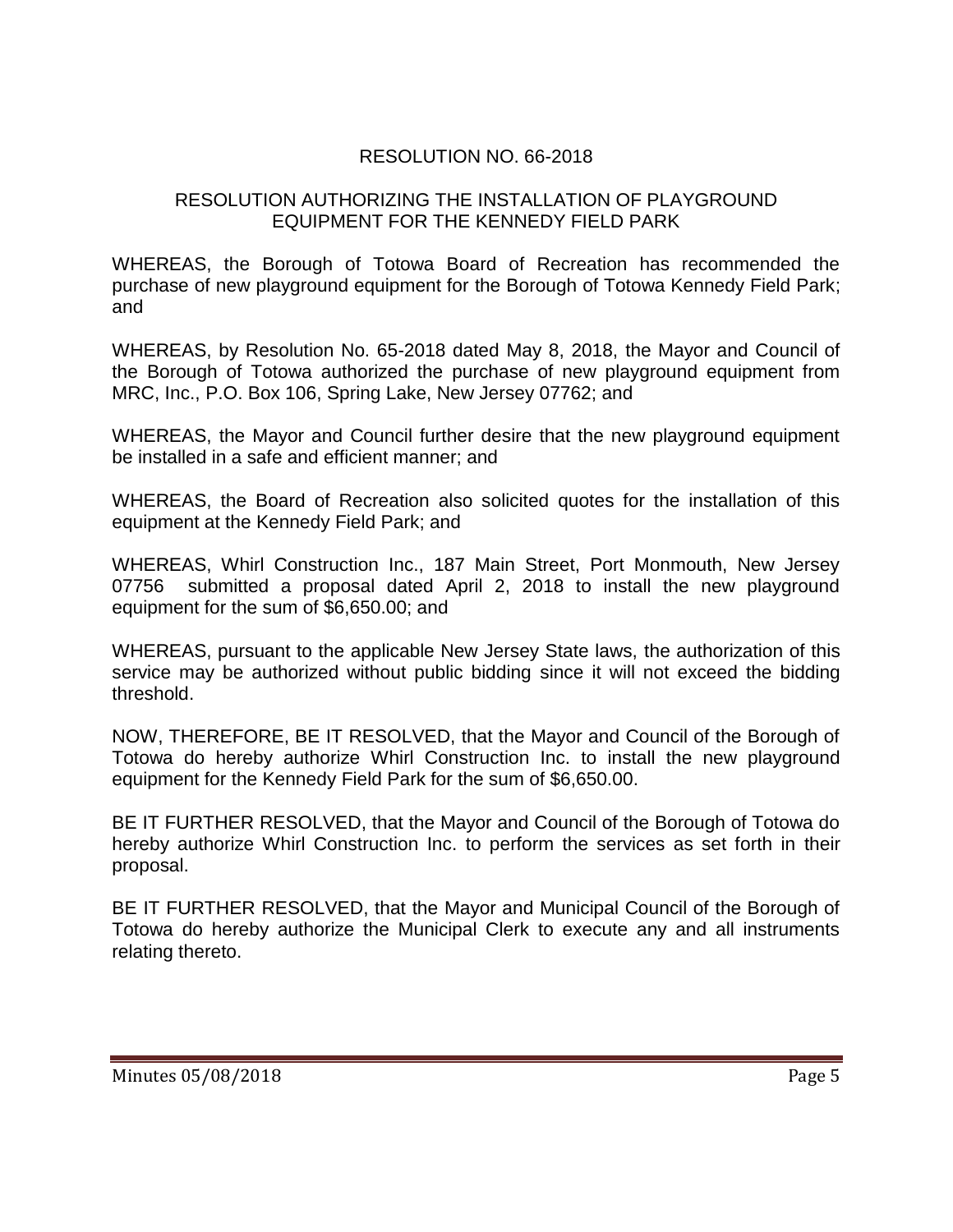There was a motion by Councilwoman Andriani, seconded by Councilman Bucher to adopt the following Resolution Authorizing The Purchase And Installation Of Playground Safety Surface For The Kennedy Field Park. On roll call vote, all members of the Council present voted in the affirmative.

# RESOLUTION NO. 67-2018

#### RESOLUTION AUTHORIZING THE PURCHASE AND INSTALLATION OF PLAYGROUND SAFETY SURFACE FOR THE KENNEDY FIELD PARK

WHEREAS, the Borough of Totowa Board of Recreation has recommended the purchase of new playground safety surfacing for the Borough of Totowa Kennedy Field Park; and

WHEREAS, the Mayor and Council of the Borough of Totowa desire to purchase and install the new surfacing for the safety and welfare of the children that play in this park; and

WHEREAS, State of New Jersey Contract No. 16-Fleet-00131 has been awarded to Rubber Recycle, 1985 Rutgers University Boulevard, Lakewood, New Jersey 08017 for the purchase and installation of playground safety surfacing; and

WHEREAS, pursuant to the applicable New Jersey State laws, the purchase of this equipment may be authorized without public bidding.

NOW, THEREFORE, BE IT RESOLVED, that the Mayor and Council of the Borough of Totowa do hereby authorize the purchase and installation of new playground safety surfacing for the Kennedy Field Park from Rubber Recycle in the amount of \$20,748.75.

BE IT FURTHER RESOLVED, that the Mayor and Municipal Council of the Borough of Totowa do hereby authorize the Municipal Clerk to execute any and all instruments relating thereto.

COMMITTEE ON LEGISLATION & ORDINANCES:

There was a motion by Councilwoman Palazzo, seconded by Councilman Picarelli to approve the Application For Social Affair Permit from the State Of New Jersey Division Of Alcoholic Beverage Control for Totowa PBA Local #80 to be held on June 16, 2018 from 12:00 p.m. – 8:00 p.m. On roll call vote, all members of the Council present voted in the affirmative.